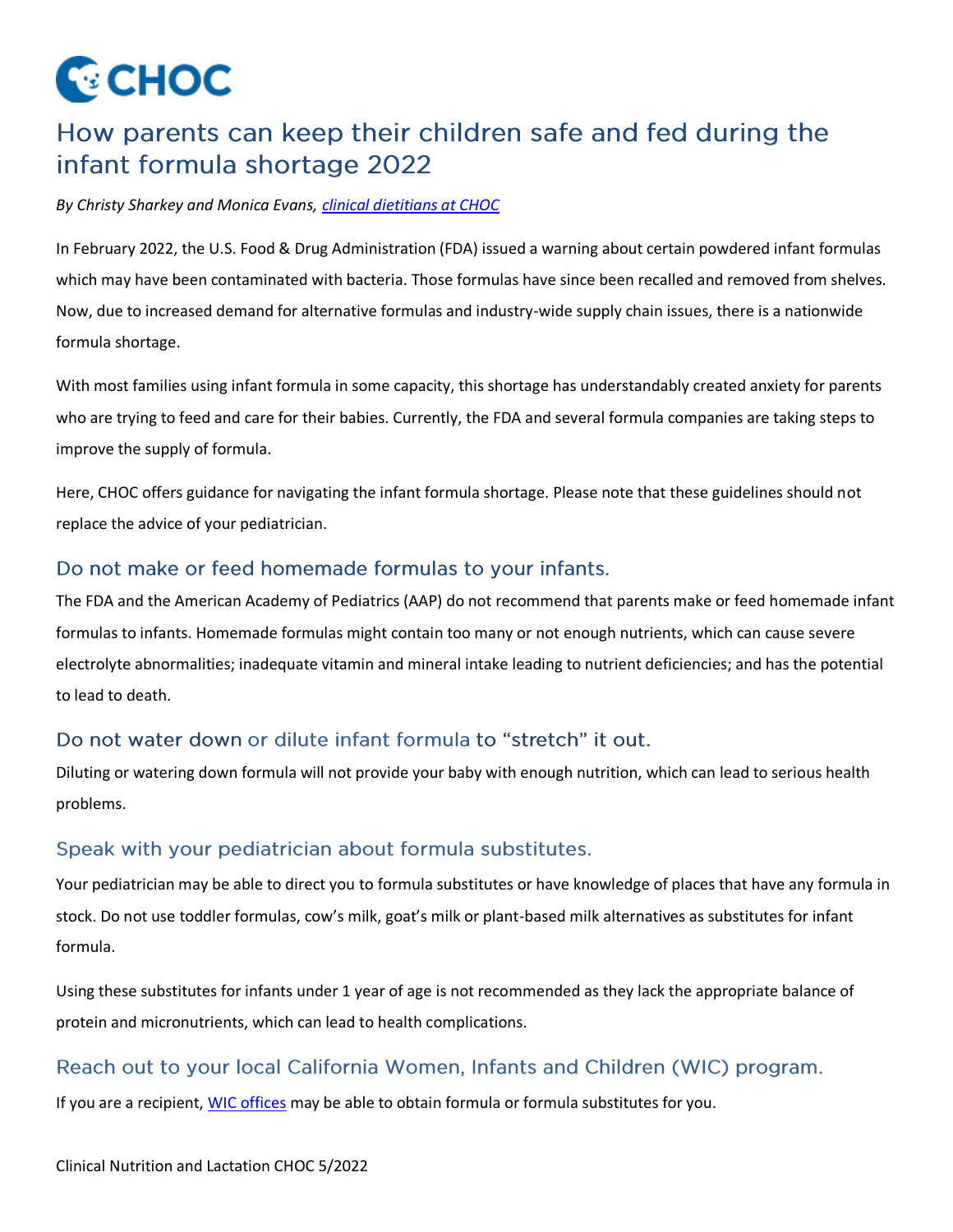# Check smaller drug stores, local churches or food pantries for formula.

Smaller drug stores may have a supply of formula available when larger stores are out. In addition, some charities may have previously-donated formulas that they may be able to provide you with.

### If you find formula at a store, stock up on a few cans.

If you can find somewhere that has your formula in stock, get a few extra to have on hand. However, please refrain from buying or hoarding more than you need; leave some for other families who need it.

# Consider buying formula online.

You may be able to find some formula options online. But be sure to only buy from well-recognized distributors or pharmacies rather than individually sold or auction sites. If the formula is not stored or shipped correctly, it could be unsafe to use.

If available, buy directly from the manufacturer's site.

## Make sure that any overseas formulas are FDA-approved.

In the past, it has been advised for families to avoid purchasing imported formulas from overseas because they are not FDA approved. Without FDA approval, imported formulas might have too much or not enough of some ingredients.

However, the U.S. government has announced that the FDA may streamline the process to approve more imported formulas to help the shortage. In this case, only use imported formulas have been approved by the FDA.

Apart from those infants who are on medically indicated or specialty formulas such as extensively hydrolyzed, amino acid-based, renal or metabolic formulas, most babies are okay to switch to a generic, more readily available infant formula — including store brand ones.

[Learn more about how the FDA is working to improve the supply of formula products.](https://www.fda.gov/news-events/press-announcements/fda-takes-important-steps-improve-supply-infant-and-specialty-formula-products?utm_medium=email&utm_source=govdelivery)

## **CHOC Formula Recall Substitution List May 2022**

CHOC understands this can be a scary time for families who are trying to access the formulas they need. As of May 2022, CHOC's clinical nutrition and lactation teams suggest the following substitutions for recalled formulas.

| <b>Formula Category</b>                                                                                               | <b>Substitutions</b>                                                                |
|-----------------------------------------------------------------------------------------------------------------------|-------------------------------------------------------------------------------------|
| <b>Standard Infant Formula (Intact</b>                                                                                | Enfamil Newborn, Infant or Reguline                                                 |
| Protein)                                                                                                              | Similac Organic                                                                     |
| Similac Pro Advance powder (Recalled<br><b>Formula)</b><br>Similac Total Care 360 powder (Recalled<br><b>Formula)</b> | Parent's Choice Organic (Walmart)                                                   |
|                                                                                                                       | Gerber Good Start Gentle                                                            |
|                                                                                                                       | Earth's Best Gentle                                                                 |
|                                                                                                                       | Bobbi (as of 5/17, temporarily not accepting new customers)                         |
|                                                                                                                       | Byheart infant formula                                                              |
|                                                                                                                       | *Gerber Good Start Soy                                                              |
|                                                                                                                       | *Similac Isomil (Soy),* Mead Johnson Prosobee (Soy), *Parent's Choice Soy (Walmart) |

Clinical Nutrition and Lactation CHOC 5/2022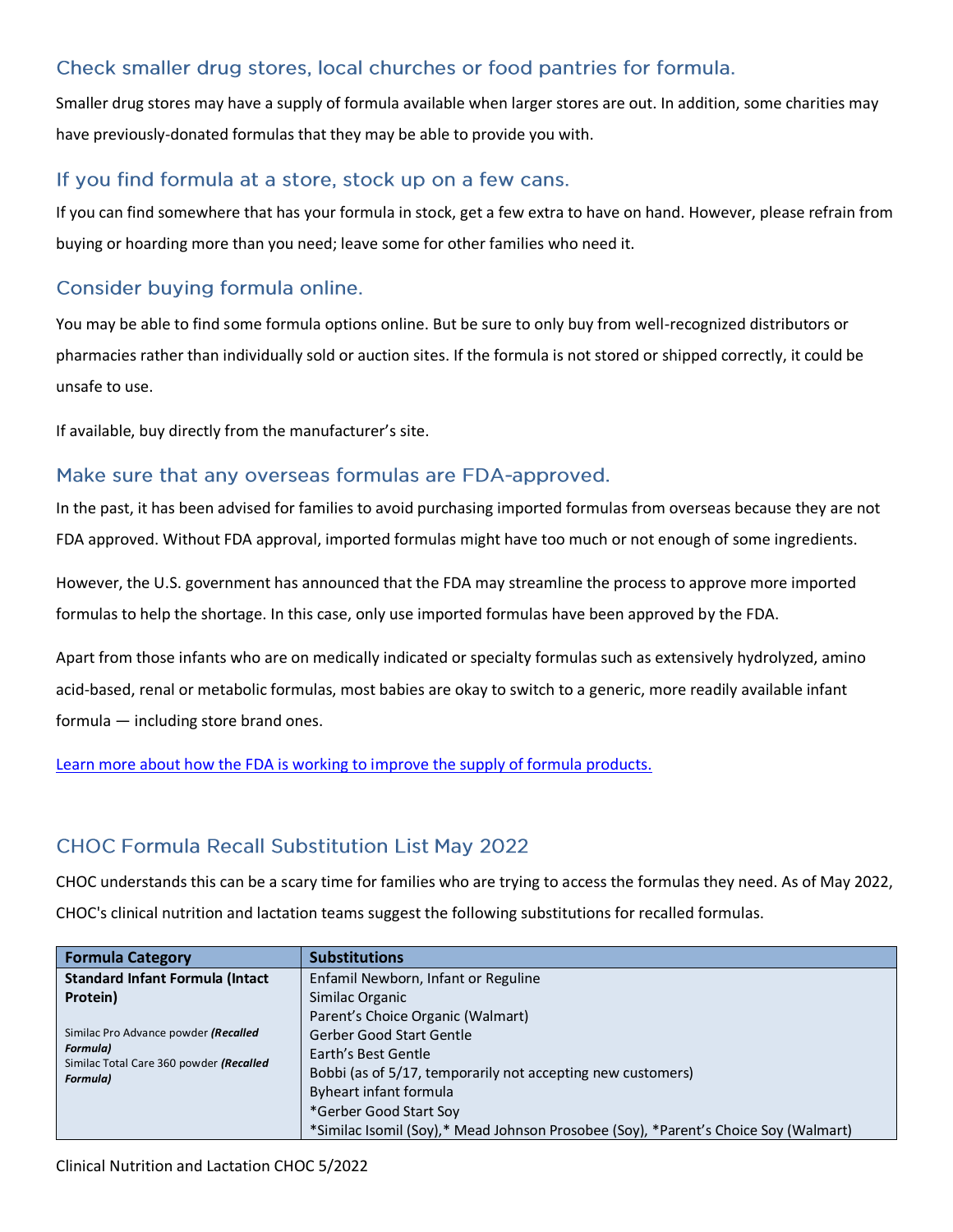| Infant Formula for Spit up (Intact                        | Similac for Spit up Ready to Feed Liquid                                            |
|-----------------------------------------------------------|-------------------------------------------------------------------------------------|
| Protein)                                                  | Mead Johnson Enfamil A.R.                                                           |
| Similac Spit Up powder (Recalled Formula)                 | Parent's Choice Added Rice                                                          |
| Infant formula for lactose                                | Similac Sensitive Ready to Feed Liquid or Concentrate liquid                        |
| intolerance, fussiness, colic (Intact                     | Mead Johnson Enfamil Gentlease                                                      |
| <b>Protein and Partially hydrolyzed</b>                   | Up & Up Gentle (Target)                                                             |
| <b>Protein Options)</b>                                   | Up & Up Sensitivity (Target)                                                        |
|                                                           | <b>Gerber Good Start Soothe</b>                                                     |
| Similac Sensitive (Recalled Formula)                      | Earth's Best Sensitive                                                              |
|                                                           | *Gerber Good Start Soy                                                              |
|                                                           | *Similac Isomil (Soy),* Mead Johnson Prosobee (Soy), *Parent's Choice Soy (Walmart) |
| Infant Formula for gastrointestinal                       | Similac Total Comfort Ready to Feed Liquid                                          |
| (GI) sensitives, low lactose                              | <b>Gerber Good Start Gentle</b>                                                     |
| (Extensively Hydrolyzed)                                  | Parent's Choice Complete Comfort (Walmart)                                          |
|                                                           |                                                                                     |
| Similac Total Comfort powder (Recalled<br><b>Formula)</b> |                                                                                     |
| <b>Hypoallergenic, Extensively</b>                        | Similac Alimentum Ready to Feed Liquid                                              |
| <b>Hydrolyzed Infant Formula for</b>                      | Mead Johnson Nutramigen concentrate and powder                                      |
| gastrointestinal (GI) sensitives                          | Gerber Good Start Extensive HA                                                      |
|                                                           | Parent's Choice Hypoallergenic (Walmart)                                            |
| Similac Alimentum Powder (Recalled<br><b>Formula</b> )    | Up & Up Hypoallergenic (Target)                                                     |
| Hypoallergenic, Amino Acid Based                          | Neocate Infant                                                                      |
| <b>Infant Formula</b>                                     | Neocate Syneo (NOT for use in kids with Short Bowel Syndrome)                       |
|                                                           | Mead Johnson Puramino DHA & ARA Infant                                              |
| Elecare Infant (Recalled Formula)                         | Nestle Alfamino Infant                                                              |
|                                                           | Gerber Good Start Extensive H.A.                                                    |
|                                                           |                                                                                     |
| Hypoallergenic, Amino Acid Based                          | Neocate Infant                                                                      |
| <b>Pediatric Formula for Ages 1 and</b>                   | Neocate Syneo (NOT for use in kids with Short Bowel Syndrome)                       |
| $\mathbf{u}$                                              | Mead Johnson Puramino DHA & ARA Infant                                              |
|                                                           | Nestle Alfamino Infant                                                              |
| Elecare Junior All Flavors (Recalled Formula)             | Gerber Good Start Extensive H.A.                                                    |
|                                                           |                                                                                     |

\**NOT INDICATED FOR PRETERM INFANTS*

# **Store brand infant formulas**

As mentioned in the substitutions list, most retailers nationwide offer their own brand of infant formula. No store-brand infant formulas are involved in the current recall.

The following store brand formulas may be suitable for substitutions:

- Parent's Choice Walmart
- Member's Mark Sam's Club
- Up & Up Target
- Comforts Kroger
- Kirkland Signature Costco
- Mama Bear Amazon
- CVS Health CVS
- Little Journey Aldi
- Well Beginnings Walgreens

For infants on a specialty formula, it is especially important to speak with your pediatrician about formula changes and substitutes during this time.

Clinical Nutrition and Lactation CHOC 5/2022